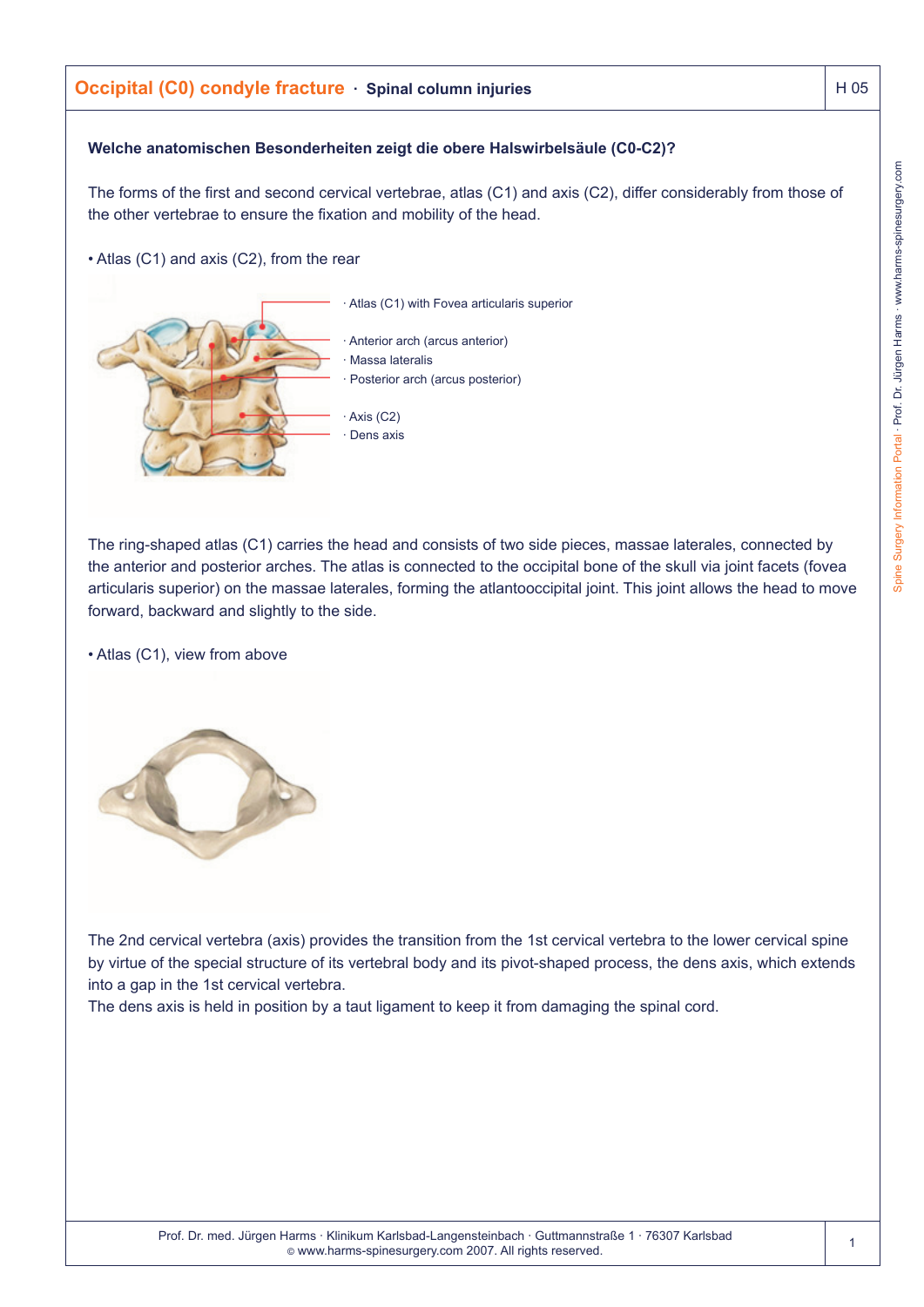# **Occipital (C0) condyle fracture · Spinal column injuries | H 05 | H 05**

• Axis (C2), view from above



With the 4 atlantoaxial joints, the atlas and axis facilitate rotating movement of the head, where the atlas rotates eccentrically about the dens axis.

Atlas, axis, and occiput are connected by a complex ligamentous apparatus which, together with the atlantooccipital joints, the atlantoaxial joints, and the corresponding muscles, gives the head its great range of mobility.

• Ligamentous apparatus of the atlantooccipital and atlantoaxial joints, deep layer of upper cervical spine viewed from the rear, cruciform ligament removed; the ligaments fixing the dens axis (alar ligaments and apical odontoid ligament) are exposed.



· Occiput Apical odontoid ligament (ligamentum apicis dentis) Alar ligaments (ligamenta alaria)

**Atlas** · Dens axis **Axis** 

## **Occipital condyle fractures**

#### **Where is this injury located?**

The occiput (os occipitale) forms the rear portion of the bony cranium and the occipital foramen (foramen magnum), through which the spinal cord extension (medulla oblongata) extends from the brain to the spinal column. The lower portion of the os occipitale (pars basilaris) forms the posterior skull base. The condyles of the occipital bone (condylus occipitalis) are found in the region of the pars lateralis of the occiput, on the outer side. The condyles are connected to the joint facets (fovea articularis superior) of the 1<sup>st</sup> cervical vertebra (atlas). These joint connections, together with the complex ligamentous apparatus, form the atlantooccipital joint (C0/C1).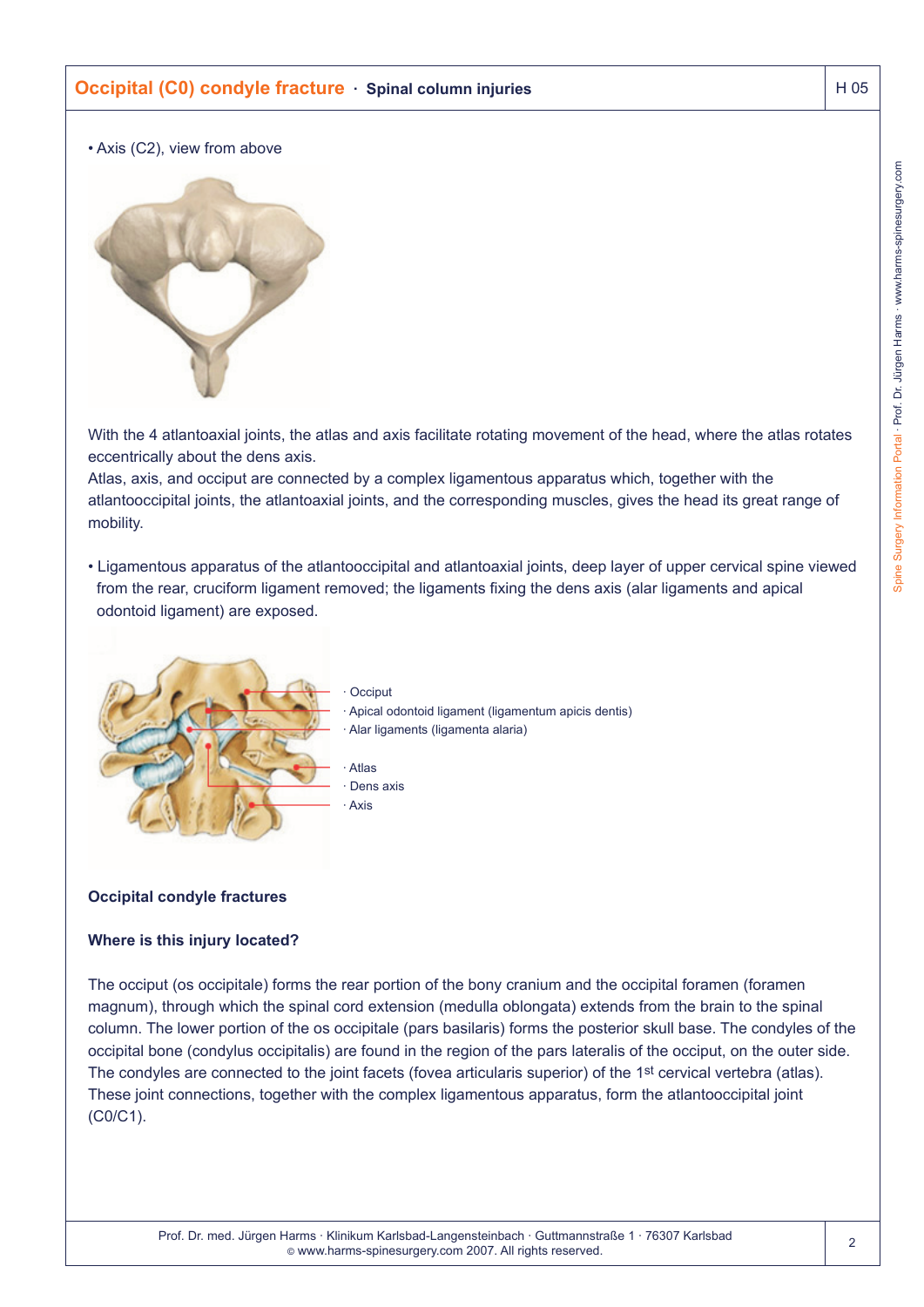

### **How are occipital condyle fractures classified?**

Occipital (os occipitale) condyle fractures are classified by Jeanneret in 4 subtypes.

Subtype I is a skull base fracture extending to the occipital foramen (foramen magnum), often involving the foramen nervi hypoglossi (exit canal of the 12th cranial nerve) in the fracture, potentially resulting in neurological deficits in the area supplied by this nerve (paralysis of the tongue and tongue muscles, speech deficits).

• Base of the skull, interior view, Jeanneret subtype I



Subtype II is a ring fracture of the base of the skull around the foramen magnum that may involve one or both of the occipital condyles. This fracture type is normally fatal.

• Base of the skull, interior view, Jeanneret subtype II

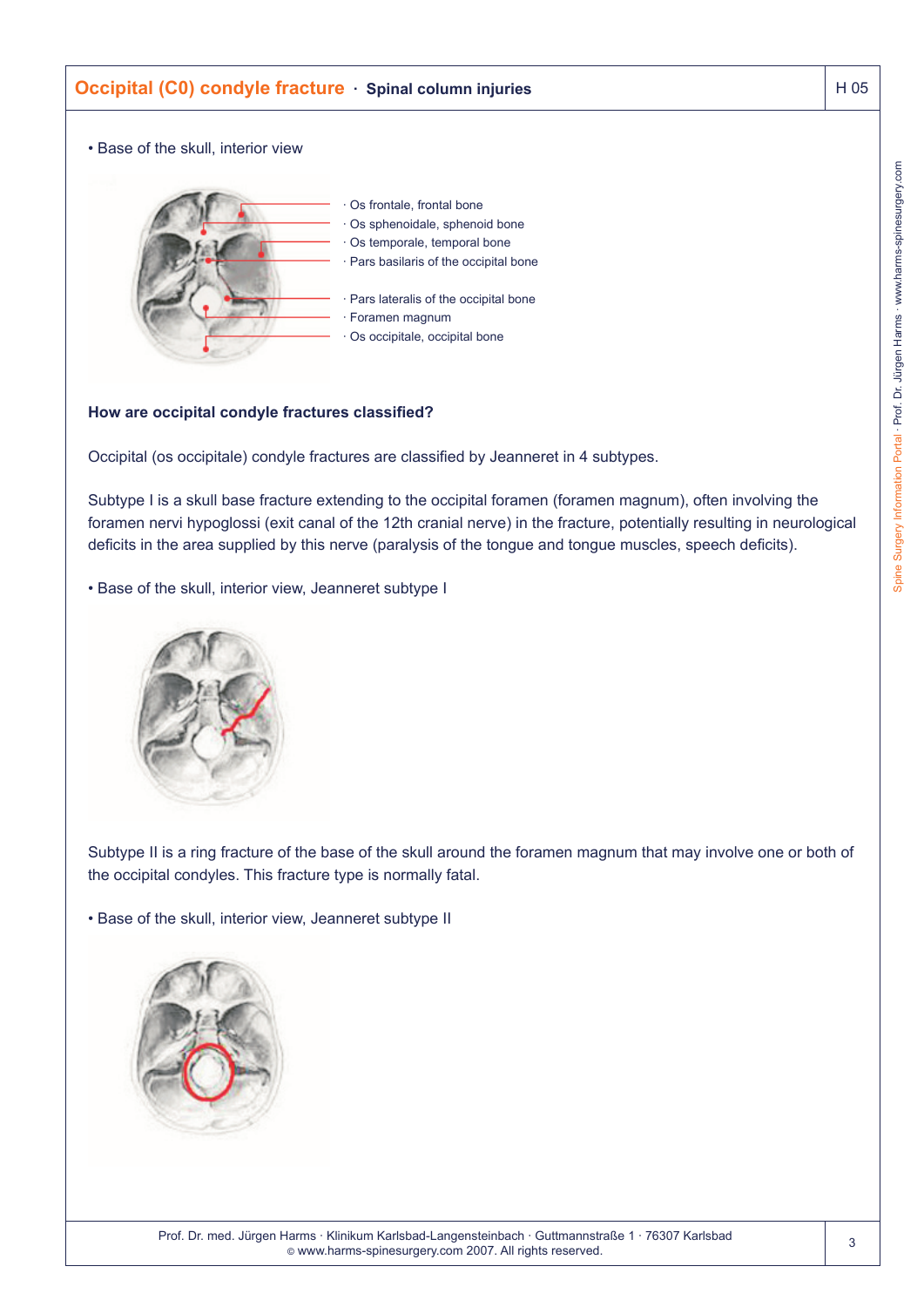# **Occipital (C0) condyle fracture** · Spinal column injuries **H** 105

Subtype III is a unilateral or bilateral compression fracture of the occipital condyles, which occasionally occurs in combination with a fracture of the massa lateralis of the atlas.

## Occipital bone

• Upper cervical spine, C0-C2, dorsal view, Jeanneret subtype III

Subtype IV is a unilateral or bilateral rupture of the alar ligaments (ligmenta alaria) , frequently coupled with an atlantooccipital

Alar ligaments (ligmenta alaria)

Occipital condyle

Atlas (C1)

Axis (C2)

Occipital bone

• Upper cervical spine, C0-C2, dorsal view, Jeanneret subtype IV



# **What accident mechanisms result in occipital condyle injuries?**

Injuries of the occipital condyles are usually caused by severe axial compression acting upon the upper cervical spine.

## **What are the symptoms of this injury?**

Depending on the fracture type, a range of mild symptoms are observed including some neck and head pain, nausea and vertigo. If vital centers in the medulla oblongata are affected, death may occur immediately. Depending on the fracture type, the inferior cranial nerves may be affected (nervus abducens, nervus facialis, nervus hypoglossus).